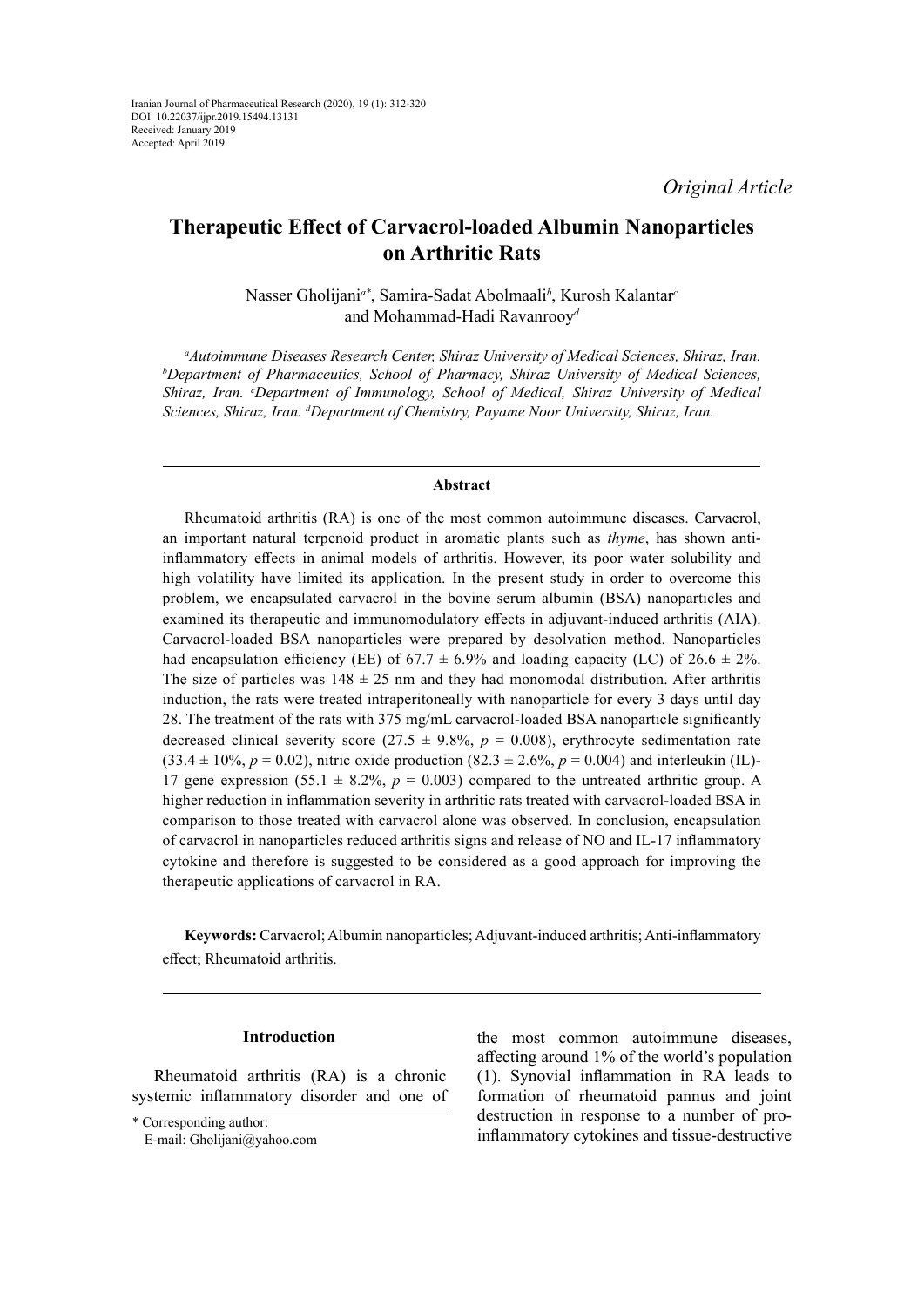enzymes (2-3). Numerous studies have shown that pro-inflammatory cytokines such as IL-1β and TNF- $\alpha$  play critical roles in the generation of inflammatory and destructive responses in RA (4-5). Although RA is usually considered to be a Th1 mediated disease; attention has progressively more focused on the role of Th17 cells (6-7). Th17 cells infiltration have been detected in both synovial fluids and synovial membranes of RA patients (8-9). Adjuvantinduced arthritis (AIA), is an experimental model of RA which is extensively used for preclinical evaluation of many anti-arthritic components (10).

Carvacrol, an important natural terpenoid product in aromatic plants such as *thyme*, has broad antimicrobial, antioxidant, and antiinflammatory effects (11). There are a number of reports about inhibitory effects of carvacrol on inflammatory (IL1-β and TNF- $α$ ), Th1 (IL-2 and IFN- $\gamma$ ) and Th17 (IL-17) cytokines (11-13). Carvacrol has poor water solubility and is chemically unstable, and this restricts its therapeutics applications. Nanoencapsulation of carvacrol is suggested to increase the solubility of this compound (14-15).

Albumin is commonly used to prepare nanocapsules and nanospheres (16). This biopolymeric nanoparticle is water soluble, non-toxic, not harmful to living tissues, biodegradable and non-immunogenic. Carvacrol-loaded bovine serum albumin (BSA) nanoparticle can be prepared by desolvation method (17-18). This method is efficient for entrapment of natural components and the produced nanoparticles are spherical and stable, and release drug in a controlled and sustainable mode into the solution (19). Therefore, employing these nanoparticles may be considered as a novel approach for increasing the solubility of carvacrol and improving the therapeutic use of carvacrol in inflammatory-mediated diseases.

In the present study in order to find the therapeutic and immunomodulatory effectiveness of carvacrol-loaded BSA nanoparticles, we prepared the nanoparticles by desolvation method and examined their effects on amelioration of AIA in rats. Also, the release and expression of various inflammatory mediators and cytokines in sera and tissues of the treated rats were investigated.

### **Experimental**

# *Preparation and optimization of carvacrolloaded BSA nanoparticle*

BSA nanoparticles were prepared by desolvation method (17-18). Briefly, after dissolving 50 mg of BSA in 1 ml of distilled water and adjustment of pH to 8.5, tween 80 (0.5%) was added to the solution and stirred at 500 rpm for 30 min. Twenty-five milligrams of carvacrol were dissolved in 4 mL of ethanol and gradually dropped into the aforementioned solutions. After the desolvation process, for particle cross-linking, 12 μL of 8% aqueous glutaraldehyde solution was added and stirred at 500 rpm at room temperature for 24 h. The nanoparticles were purified by centrifugation at 9,000 rpm for 30 min at 25 °C and the supernatant collected. The free BSA was measured in the supernatant by BCA (Bicinchoninic acid) protein assay method (Thermo scientific, USA). After ethanol precipitation of albumin, an ultraviolet (UV) spectrophotometer (Biochrom WPA Biowave II, UK) was used to measure the free carvacrol level in the supernatant. The absorbance of the supernatant was determined at 275 nm (carvacrol maximum absorbance) (20).

Particle size, zeta potential, and morphology of the nanoparticles were assessed using size analyzer, zeta analyzer, and atomicforce microscopy (AFM), respectively. The nanoparticles were dispersed in distilled water (pH 7.4) and their average size and zeta potential was evaluated by dynamic light scattering (DLS) (NANO-flex, Microtrac) and zeta analyzer (ZETA-check, Microtrac) instruments, respectively. A drop of nanoparticle sample was deposited on a slide, air dried and then scanned with atomic force microscopy (Agilent Technologies, Model 5500, Keysight technologies) for morphology and topography assessment of the nanoparticles. Measurements were performed in contact mode and CSE17 cantilever was used.

The encapsulation efficiency (EE), loading capacity (LC), and nanoparticles yield  $(Y_{n})$ were calculated by the following Equations (17, 21):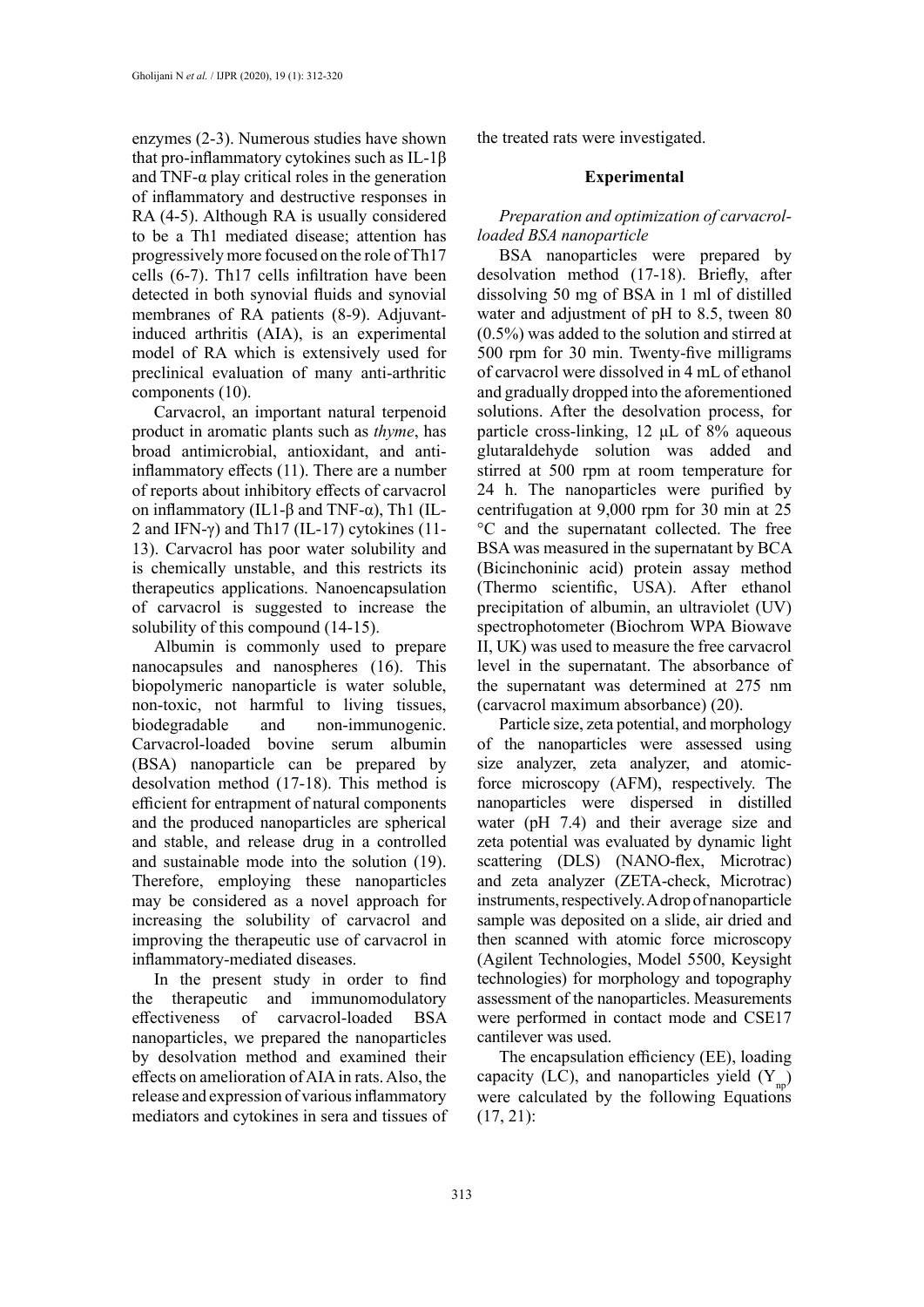$$
EE = \frac{\text{Total carvacrol} - \text{Free carvacrol}}{\text{Total carvacrol}} \times 100
$$

$$
LC = \frac{\text{Total carvacrol} - \text{Free carvacrol}}{\text{Nanoparticle weight}} \times 100
$$

$$
Ynp = \frac{\text{Total BSA} - \text{Free BSA}}{\text{Total BSA}} \times 100
$$

### *Arthritis induction and treatments*

Thirty-five female Sprague Dawley rats (180-200 g) were kept under standard conditions. The rats were divided into five groups; each consists of seven animals. AIA was induced by a single subcutaneous injection of complete Freund's adjuvant (CFA) containing 10 mg/mL of heat-killed Mycobacterium (H37 Ra) (0.1 mL) at the base of the rat tails, according to the previous studies (22-24).

A group of rats were injected with normal saline and received PBS intraperitoneally (IP) (normal)*.* The arthritic groups were treated IP with 50  $\mu$ L of a) olive oil as vehicle (untreated group), b) one-hundred milligram carvacrol/ mL olive oil, c) two-hundred seventy-five milligram BSA nanoparticle/mL olive oil and d) three-hundred seventy-five milligram carvacrol-loaded BSA nanoparticle/mL olive oil every 3 days from the beginning of the arthritis induction. The rats were sacrificed on day 28 of arthritis induction and sera, lymph nodes and inflamed tissues were collected for further experiments.

# *AIA clinical score and body weight monitoring*

The clinical signs and weight of the rats in each group were assessed daily. An arthritis scoring system with maximum score of 16 was used to determine the severity of arthritis as the following. The level of arthritic inflammation of each paw was graded from 0 to 4 based on degree of erythema, swelling and joints deformation:  $0 = normal$ ;  $1 = slight \text{swelling}$ or erythema of one toe or finger; 2=swelling and erythema of two toes or fingers; 3=severe swelling and erythema of the wrist or ankle; 4=complete swelling and erythema of toes or fingers, joint deformity and lack of flexibility.

*Erythrocyte sedimentation rate (ESR) evaluation* 

The level of ESR as an indicative of inflammation was determined by capillary tube test (micro-ESR). Briefly heparinized capillary tubes were filled with the citrated venous blood up to the 10-cm mark (0.2 mL of blood). The tubes were kept vertical and read after 1 h for the sedimented red cell level.

# *Determination of nitric oxide (NO) concentration*

NO production was measured using the colorimetric method of Griess in inflamed tissue extracts (25). Eighty microliters of the tissue extracts were mixed with an equal volume of Griess reagent and incubated for 10 min at room temperature. The OD of reaction product was measured at 550 nm and nitrite concentrations calculated by comparing the OD values for the test samples to a standard curve generated by serial dilution of sodium nitrite.

# *Real-time PCR analysis of inflammatory cytokines*

RNA from the inguinal lymph node cells was prepared using Parstous RNA extraction kit according to manufacturer instructions. Concentration and purity of RNA samples were checked using a Picodrop system (Picodrop, Hinxton, UK) and gel electrophoresis. Then, 10 μL of RNA from each condition were reverse-transcribed to cDNA using high-capacity cDNA reverse transcription kit in the presence of reverse transcriptase, dNTP mix, and random hexamer at 37 °C for 120 min. For analysis of TNF-α and IL-1β, real-time PCR was performed in a final volume of 20 μL containing 2 μL cDNA, 10 μL SYBR Premix Ex Taq II, 0.8 μL forward primer (10 pM), 0.8 μL reverse primer (10 pM), 0.4 μL ROX reference dye2, and 6 μL double-distilled water. The primers used were: β-actin [forward], 5-GCAAATGCTTCTAGGCGGAC-3; β-actin [reverse], 5-AAGAAAGGGTG-TAAAA-CGCAGC-3; TNFα [forward], 5-TCAGCCTCTTCTCAT-TCCTGC-3; TNFα [reverse], 5-TTGGTGGTTTGC-TACGACGTG-3; IL-1β [forward],50-GA-CAGAACATAAGCCAAC-3; and, IL-1β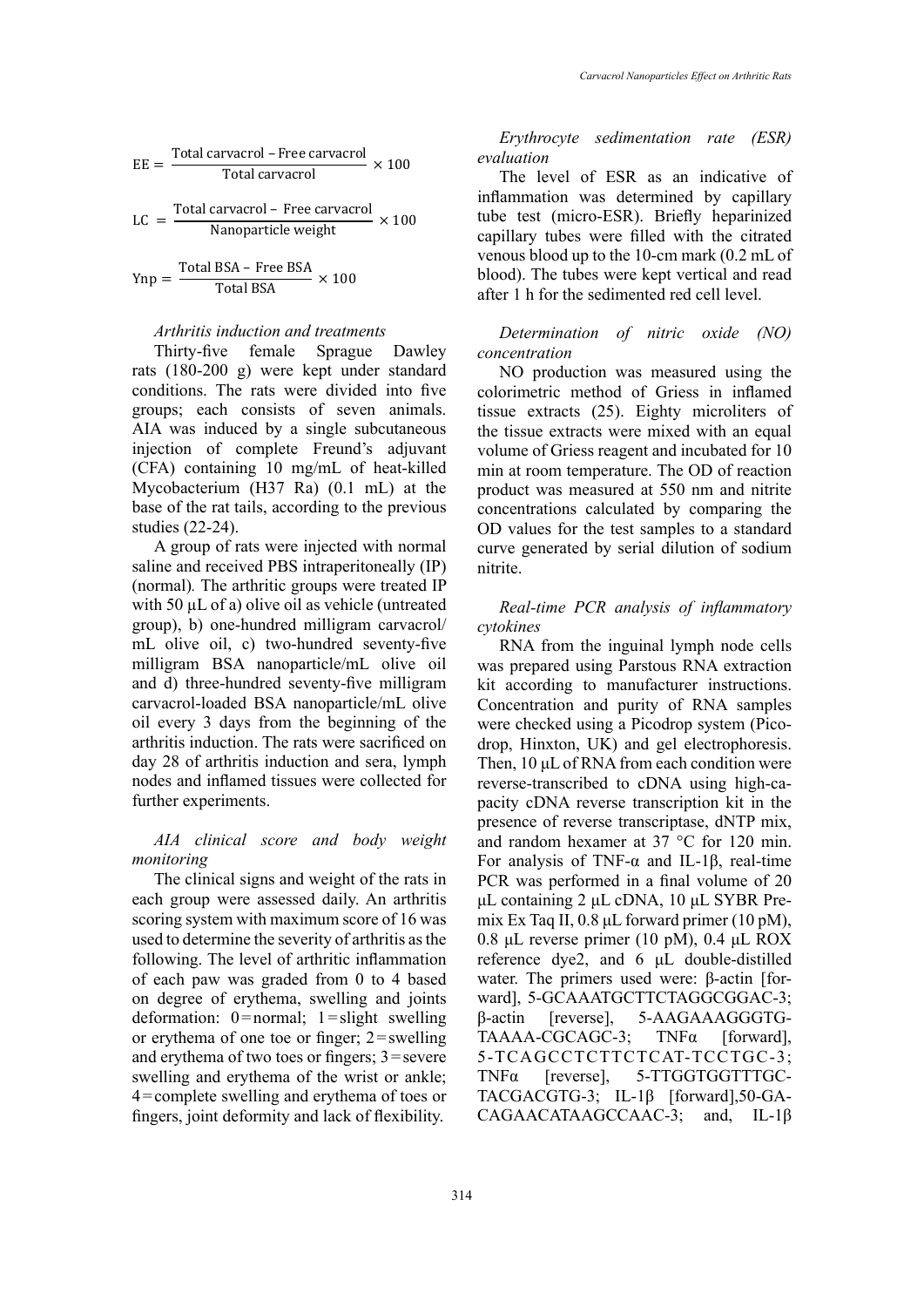[reverse], 5-CACAGGACAGGTATAGAT-3; IL-17 [forward], 5-CTACCTCAACCGTTC-CACTT-3; and, IL-17 [reverse], 5-ACTTCT-CAGGCTCCCTCTTC-3. Real-time PCR was performed in an Applied Biosystems StepOne system (Foster City, CA). PCR conditions were as follows: one cycle at 95 °C for 30 sec, followed by 40 cycles at 95 °C for five sec, 59 °C for 18 sec, and 72 °C for 30 sec. β-actin served as an endogenous control and results of target mRNA levels were normalized against β-actin mRNA in each sample.

#### *Cytokine assay*

The levels of TNF- $\alpha$  and IL-1 $\beta$  cytokines in the rats' sera and inflamed tissue extracts were measured by enzyme-linked immunosorbent assay (ELISA) kits with the sensitivity of 16 and 39 pg/mL, respectively (eBioscience, USA). The collected inflamed tissues were weighed and immediately homogenized using a TissueLyser device (Qiagen, Hilden, Germany) in 1 mL of ice-cold homogenization buffer (Tris, 10 mol/L; NaCl, 50 mmol/L; MgCl<sub>2</sub> 2.5 mmol/L, pH  $7.4$ ) containing protease inhibitor (PMSF, 1 mM). The tissue homogenates were centrifuged at  $15000 \times g$ for 40 min at 4  $\degree$ C, and then the supernatant was collected and stored at −80 °C until used. ELISA assay was performed as described by the manufacturer. Briefly, 96-well micro plates were coated an overnight with 100 μL capture antibody at 4 °C. The plates were blocked, and different standards and samples (100 μL/well) were added to the appropriate wells and incubated an overnight at 4 °C. Kitprovided detection antibody (100 μL) was added to wells and the plate incubated for 1 h at room temperature. After washing, 100 μL of streptavidin-HRP (30 min), 100 μL of tetramethylbenzidine (TMB) substrate (15 min), and then 50 μL of stop solution (1 M phosphoric acid) was added. The absorbance of reaction was measured using a microplate reader (Biotek, Nevada, USA) at 450 nm with a background subtraction at 570 nm.

#### *Statistical analysis*

The data were expressed as mean  $\pm$  SD unless otherwise specified. Significant differences between the groups were evaluated

using Prism software (GraphPad, San Diego, USA) containing appropriate statistical tests *e.g.*, one-way ANOVA, and a Student's *t*-test. A *p*-value  $\leq$  0.05 was considered significant.

#### **Results**

*Morphology, size and zeta potential analysis of carvacrol-loaded BSA nanoparticle*

Three-dimensional shape (topography) of carvacrol-loaded BSA nanoparticles was examined with AFM. As shown in Figures 1A and 1B, the nanoparticles were spherical with a smooth surface and homogeneous size distribution. The mean size of nanoparticles was  $148 \pm 25$  nm (n = 3) with polydispersity index (PDI) of  $0.32 \pm 0.1$  (Figure 1C), which indicated that the size distribution was homogeneous and monomodal. Zeta potential of nanoparticles was  $-10.66 \pm 1.5$ mV, indicating colloidal stability of the nanoparticles due to their negative surface charges.

*Encapsulation efficiency (EE), loading capacity (LC) and nanoparticles yield*  $(Y_n)$ 

The percentage of EE and LC of the nanoparticles were  $67.7 \pm 6.9$  and  $26.6 \pm 2.0$ , respectively which showed a high-affinity binding of albumin to carvacrol.  $Y_{nn}$  of nanoparticles was  $92.9 \pm 0.6\%$ .

### *Effects of treatments on arthritis score and weight of animals*

Treatment with carvacrol alone and carvacrol-loaded BSA nanoparticles significantly decreased clinical score to  $36.1 \pm 25.8\%$  (*p* = 0.04) and  $27.5 \pm 9.8\%$  ( $p = 0.008$ ) of the untreated group, respectively (Figure 2).

### *Effect of treatments on ESR*

As shown in Figure 3, the induction of arthritis in rats by mycobacterial adjuvant, significantly increased ESR from  $18.8 \pm 2.6\%$ in control rats to  $100 \pm 27.3\%$  in arthritic rats  $(p = 0.002)$ . Carvacrol-loaded nanoparticles significantly reduced this value to  $33.4 \pm$ 10% ( $p = 0.02$ ). The treatment of the rats with carvacrol alone reduced this value to  $62 \pm$ 14.6%, but the result was not significant.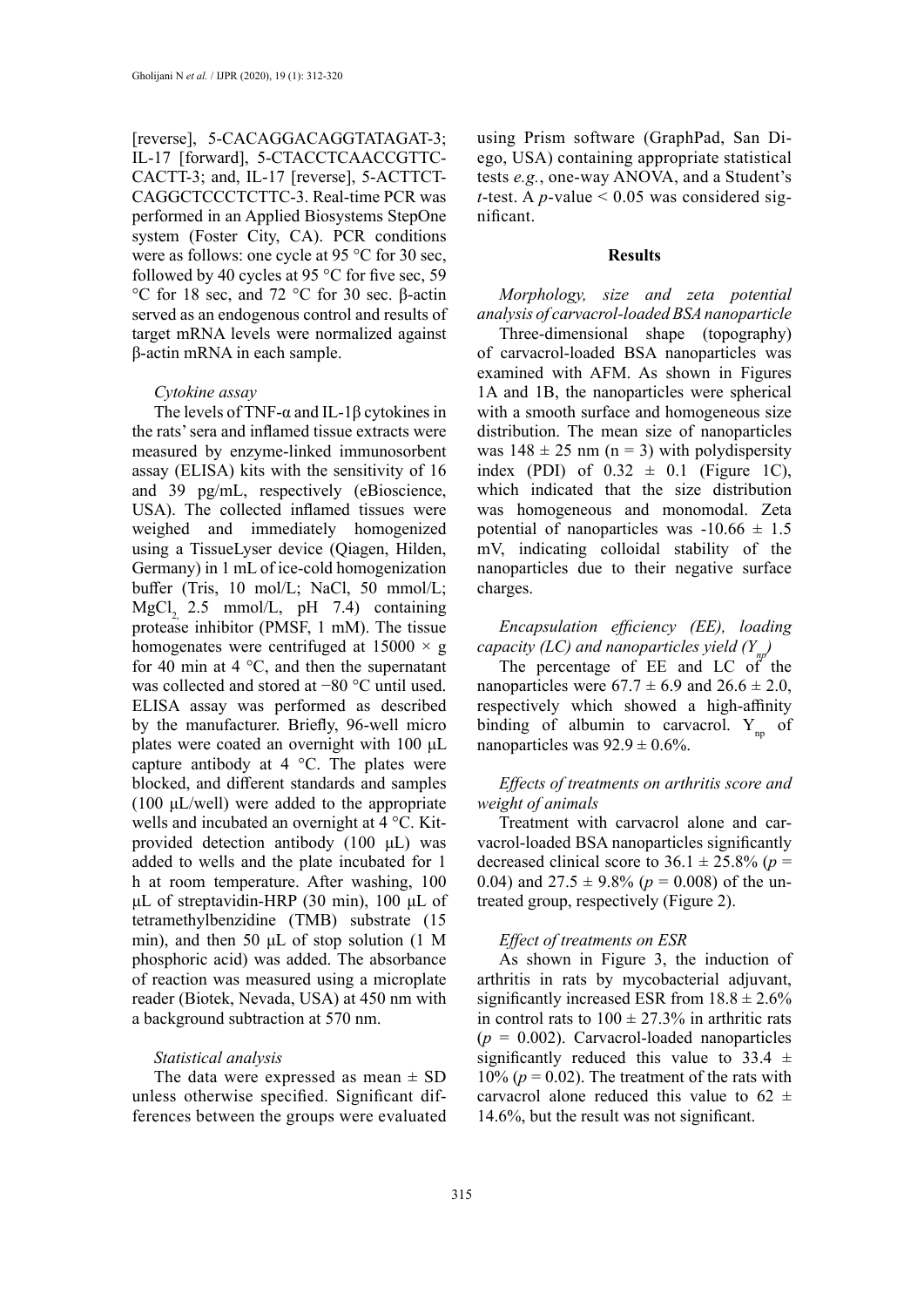

Figure 1. (A and B) Atomic-force microscopy (AFM) image and (C) dynamic light scattering (DLS) histogram of carvacrol-loaded were evaluated in three independent experiments. nanoparticles. The loading was performed with the weight ratio of 2:1 (BSA to carvacrol). AFM and DLS results of the nanoparticles





adjuvant-induced arthritis groups treated either with the day 28 and blood samples collected. nanoparticles and BSA nanoparticles. Data shown are means  $0.05; "p < 0.01$  show significant results. untreated rats at  $p < 0.05$ ;  $p < 0.01$ . **Figure 2.** Effects of carvacrol-loaded nanoparticles on arthritis score. Rats were divided into five groups, control and four vehicle (untreated), carvacrol alone, carvacrol-loaded BSA  $\pm$  SE (n = 7/group). Values are significantly different from

**Figure 3.** Effects of carvacrol-loaded nanoparticles on Equal blood samples conceted. ESR was performed by capillary tube. Values shown are means  $\pm$  SE (n = 7/group).  $\dot{p}$   $\lt$ 0.05;  $*^*p < 0.01$  show significant results. erythrocyte sedimentation rate (ESR). Rats were sacrificed in day 28 and blood samples collected. ESR was performed by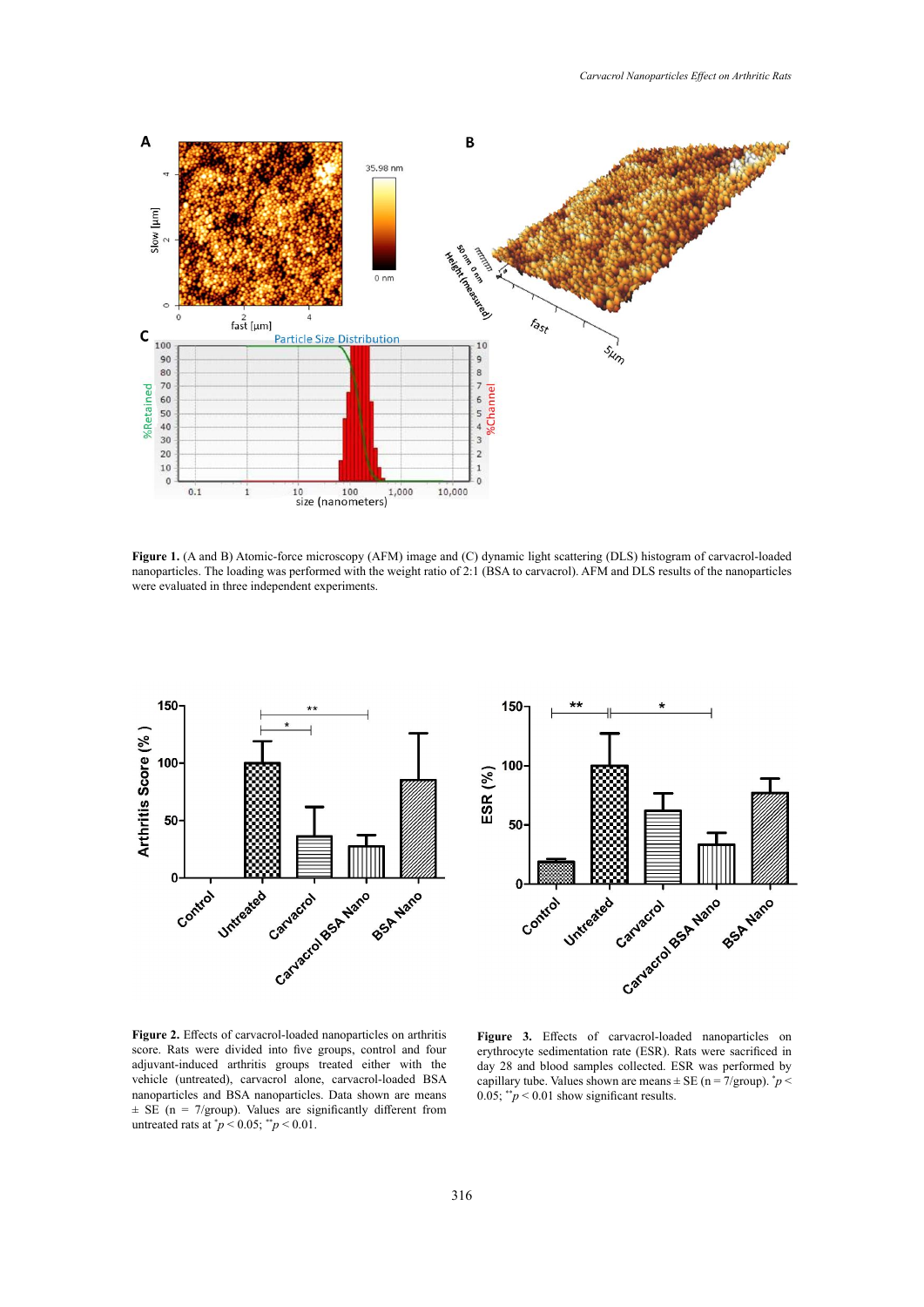



Figure 4. Effects of carvacrol-loaded nanoparticles on tissue Figure 5. Effects of carvacrol-loaded in paw tissue extracts prepared. NO level was evaluated by Griess were examined for IL-17 gene expression and the state of the state of the state of the state of the state of the state of the state of the state of the state o  $0.001,$ <sup>\*\*</sup>*p* < 0.01 shows significant result. Significant result. NO production. Rats were sacrificed in day 28 and inflamed reagent. Values shown are means  $\pm$  SE (n = 7/group). \*\*\**p* <

Figure 5. Effects of carvacrol-loaded nanoparticle on IL-17 were examined for IL-17 gene expression by real time PCR. significant result. gene expression in lymph node cells. Isolated lymphoid cells Values shown are means  $\pm$  SE (n = 7/group). \*\**p* < 0.01 shows

# *Effect of treatment on NO production*

NO production in the inflamed tissue extracts was measured using Griess reagent. As shown in Figure 4, adjuvant-induced arthritis in the rats increased NO production from 66.3  $\pm$  1.7 in control rats to 100  $\pm$  2.2% (*p* = 0.0003). Carvacrol-loaded BSA nanoparticles significantly decreased this value to 82.3  $\pm$ 2.6% ( $p = 0.004$ ).

# *Effects of treatment on inflammatory cytokines genes' expression and production*

IL-1β and TNF-α cytokine levels were measured in sera and tissue extracts of the inflamed paw by ELISA method. There were no significant differences in the level of sera and tissue extracts of these cytokines between the groups. Also the levels of IL-1β, TNF- $α$ , and IL-17 genes expression were evaluated by real-time PCR on the isolated lymph node cells. Induction of arthritis in the rats increased the level of IL-17 gene expression from 6.8  $\pm$  0.9% in the control rats to 100  $\pm$  8.5% in the arthritic rats ( $p = 0.005$ ). Carvacrol-loaded nanoparticles significantly decreased this value to 55.1  $\pm$  8.2% ( $p = 0.003$ ) (Figure 5). There were no significant differences in the level of IL-1β and TNF-α genes' expression between the groups (data not shown).

#### **Discussion**

The aim of the current study was to evaluate the effects of carvacrol-loaded BSA nanoparticle on amelioration of joint damage in AIA as a popular animal model of RA.

Carvacrol is an anti-inflammatory agent with poor water solubility and chemical instability. There are various methods to increase the solubility and stability of the natural products including nanoparticle coating, semisolid preparations, water-soluble cellulose derivative coating, and chelating agents (26). In few studies, the researchers have tried to overcome this disadvantage of carvacrol. Albumin is easy injectable and can be used as a suitable carrier for drug delivery (27). Moreover, this molecule has several reactive groups on its surface for covalent attachment of the components. We encapsulated carvacrol in albumin nanoparticle to promote its stability and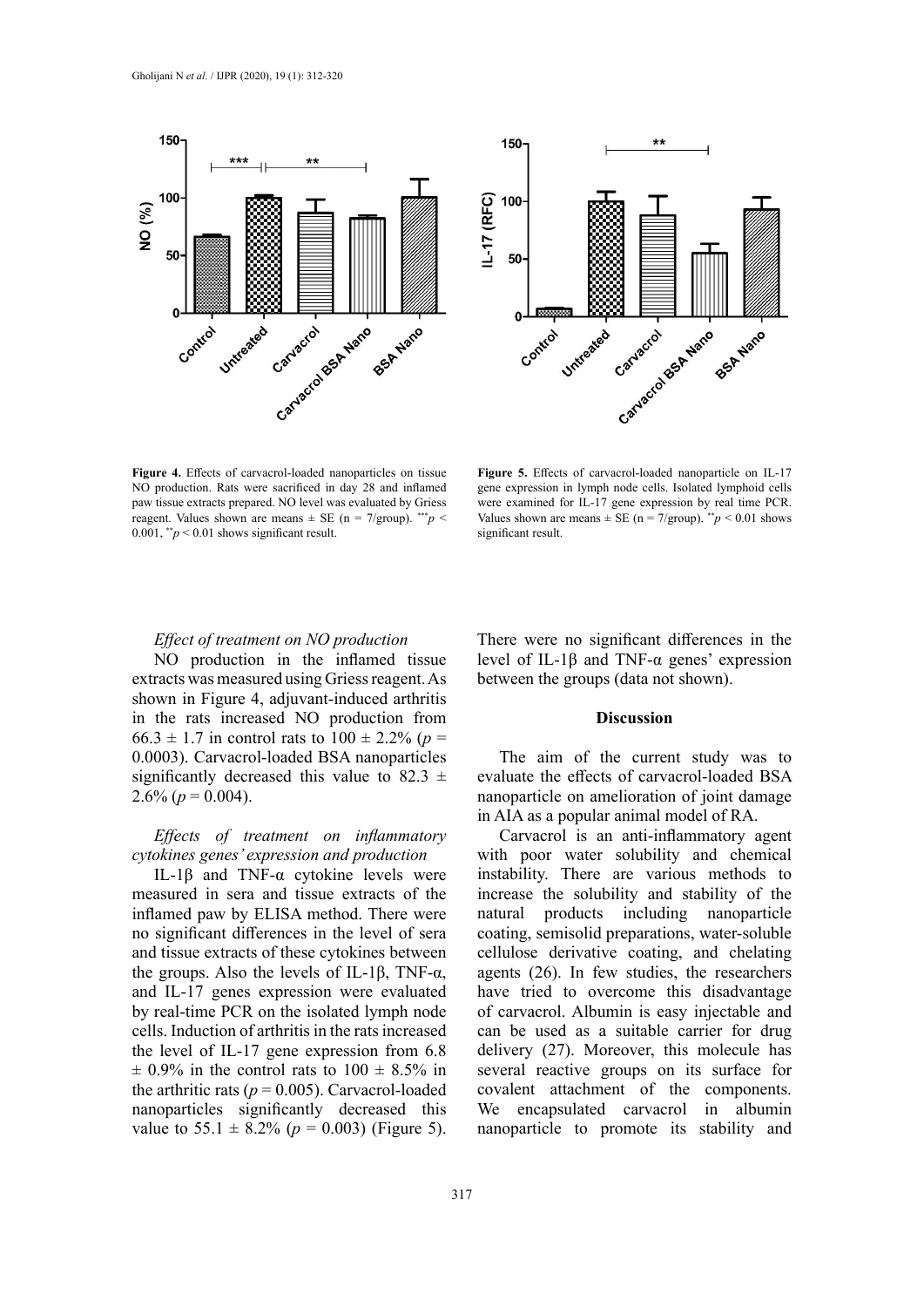effectiveness. Topography of carvacrol-loaded BSA nanodrug showed the nanoparticles with spherical shape, smooth surface, and homogeneous size distribution. The mean size of nanoparticles was approximately 148 nm and the polydispersity index (PDI) was around 0.32 which indicated that the size distribution of the nanoparticles was homogeneous and the monomodal distribution has been formed. Near 67% efficiency of encapsulation and 26% of the loading capacity of nanoparticles showed high-affinity binding of albumin protein to carvacrol (or vice versa).

As our results demonstrated, carvacrolloaded BSA had a significant reducing effect on clinical score (arthritis severity) in the treated rats (≈27.5% of untreated rats). This decreased level in addition to the reduced ESR  $(\approx 33.4\%)$ of untreated rats) was observed in the treated rats indicated the efficiency of the carvacrol BSA encapsulation method to ameliorate arthritis. Treatments of AIA rats with carvacrol alone also significantly decreased the severity of arthritis to near 36% of the untreated group. Comparison of the treatment groups showed a higher reduction in inflammation severity in AIA rats treated with carvacrol-loaded BSA than those treated only with carvacrol. From these results, it can be concluded that the entrapment of carvacrol in albumin nanocapsules increases the carvacrol efficacy.

Various types of immune cells are detectable in the RA synovium. These are CD4+ T cells, CD8+ T cells, B cells, NK cells,  $\gamma\delta$  T cells, macrophages, mast cells, and myeloid cells. A range of soluble mediators such as NO, TNF- $α$ , IL-1β, and IL-17A that are produced by these cells have been shown to correlate with disease severity and/or progression (6, 28-30). In this study, we observed an approximately 18% reduction in NO production after treatment of the rats with carvacrol-loaded nanoparticles compared to the untreated group. In contrast, we did not find any significant decline in gene expression levels of IL-1β and TNF-α cytokines in inguinal lymph node cells. The level of these cytokines in sera and inflamed tissue extracts were not also different between the groups. Because the arthritis signs in AIA model begin to decline on day 28 after disease induction, it is probable that the levels of these innate immunity cytokines have decreased to

normal levels.

We showed that the treatment of arthritic rats with carvacrol-loaded nanoparticles, in contrast to carvacrol alone, could downregulate IL-17 gene expression level to near half of the level in untreated group. Several studies have emphasized the importance of Th17 and its main cytokine, IL-17 in RA development, progression, and diseases severity (31-33). These results supported the more efficiency of the carvacrol nanoparticles than carvacrol alone in reducing inflammatory response and also suggested the possibility that carvacrol-loaded BSA, in part by downregulation of Th17 responses was contributed to amelioration of AIA. In conclusion, carvacrol-loaded BSA nanoparticles prepared by desolvation method were spherical and stable. As results of this study showed, these nanoparticles could ameliorate AIA and reduce inflammatory signs in arthritic animals more efficiently than carvacrol alone. Moreover, the carvacrol-loaded BSA nanoparticles decreased the release of NO and IL-17 inflammatory cytokine in the treated animals. Therefore, encapsulation of carvacrol in BSA is suggested to be considered as a good approach for improving the therapeutic applications of carvacrol.

### **Acknowledgement**

The authors of the paper would like to thank Mrs. Farzane Taki and Dr. Mozhgan Abedanzadeh for their helps in nanoparticle preparation and DSL measurements. This work was supported by Shiraz University of Medical Sciences under Grant number 01-10967.

#### **References**

- (1) Raychaudhuri S, Remmers EF, Lee AT, Hackett R, Guiducci C, Burtt NP, Gianniny L, Korman BD, Padyukov L, Kurreeman FA, Chang M and Catanese JJ. Common variants at CD40 and other loci confer risk of rheumatoid arthritis. *Nat. Genet.* (2008) 40: 1216-23.
- (2) Goldring SR and Gravallese EM. Pathogenesis of bone erosions in rheumatoid arthritis. *Curr. Opin. Rheumatol.* (2000) 12: 195-9.
- (3) Ainola MM, Mandelin JA, Liljeström MP, Li TF, Hukkanen MV and Konttinen YT. Pannus invasion and cartilage degradation in rheumatoid arthritis: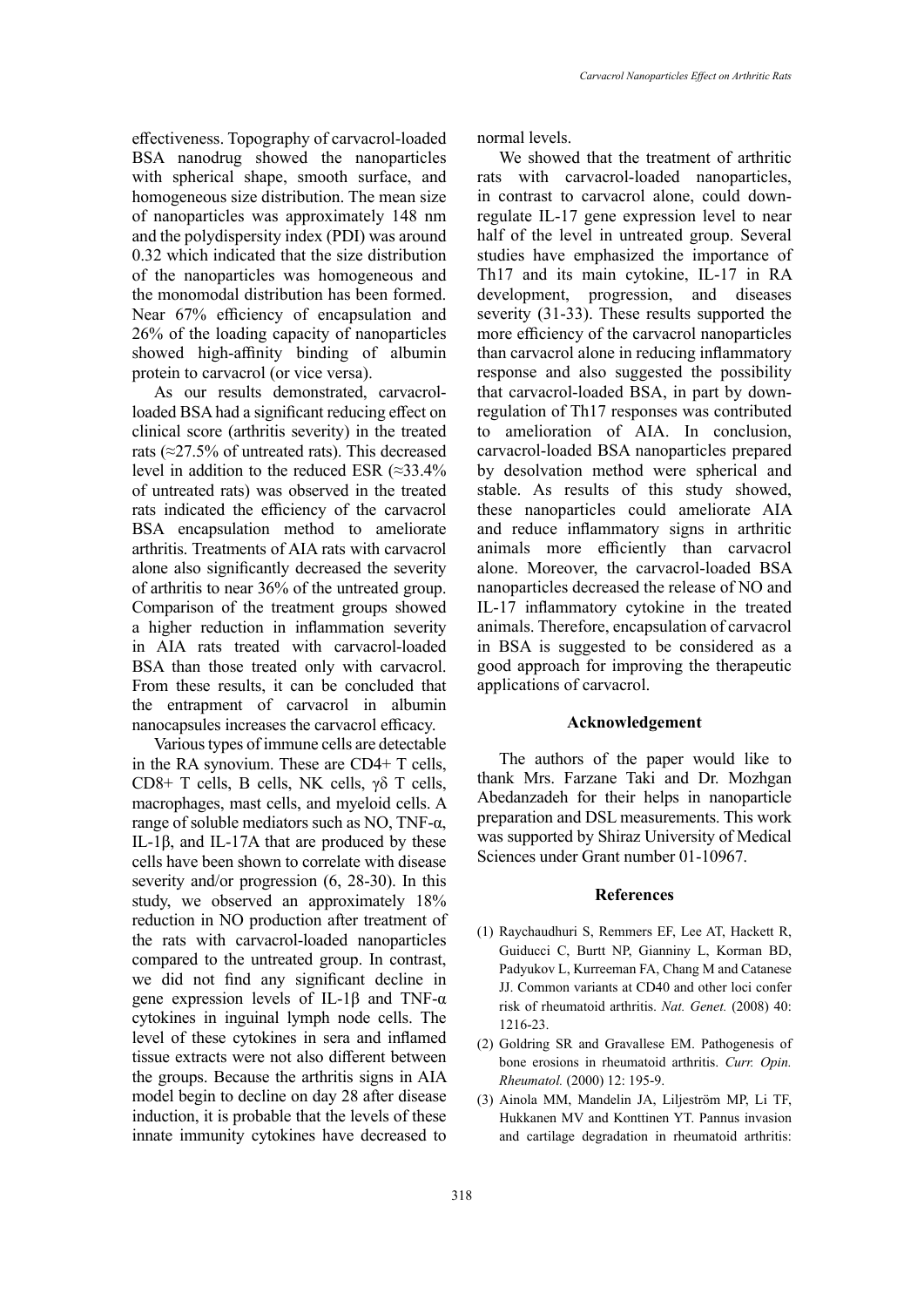involvement of MMP-3 and interleukin-1b. *Clin. Exp. Rheumatol.* (2005) 23: 644-50.

- (4) Lubberts E and Berg WB. Cytokines in the pathogenesis of rheumatoid arthritis and collageninduced arthritis. *Madame Curie Bioscience Database* (2003) 2003: 194-202.
- (5) Smolen JS, Redlich K, Zwerina J, Aletaha D, Steiner G and Schett G. Pro-inflammatory cytokines in rheumatoid arthritis. *Clin. Rev. Allergy Immunol.* (2005) 28: 239-48.
- (6) McInnes IB and Schett G. The pathogenesis of rheumatoid arthritis. *N. Engl. J. Med.* (2011) 365: 2205-19.
- (7) Miossec P, Korn T and Kuchroo VK. Interleukin-17 and type 17 helper T cells. *N. Engl. J. Med.* (2009) 361: 888-98.
- (8) Paulissen SM, van Hamburg JP, Dankers W and Lubberts E. The role and modulation of CCR6+ Th17 cell populations in rheumatoid arthritis. *Cytokine* (2015) 74: 43-53.
- (9) van Baarsen LG, Lebre MC, van der Coelen D, Aarrass S, Tang MW, Ramwadhdoebe TH, Gerlag DM and Tak PP. Heterogeneous expression pattern of interleukin 17A (IL-17A), IL-17F and their receptors in synovium of rheumatoid arthritis, psoriatic arthritis and osteoarthritis: possible explanation for nonresponse to anti-IL-17 therapy? *Arthritis Res. Ther.* (2014) 16: 426.
- (10) Bendele A. Animal models of rheumatoid arthritis. *J. Musculoskelet. Neuronal Interact.* (2001) 1: 377- 85.
- (11) Gholijani N, Gharagozloo M, Kalantar F, Ramezani A and Amirghofran Z. Modulation of cytokine production and transcription factors activities in human jurkat t cells by thymol and carvacrol. *Adv. Pharm. Bull.* (2015) 5: 653-60.
- (12) Gholijani N, Gharagozloo M, Farjadian S and Amirghofran Z. Modulatory effects of thymol and carvacrol on inflammatory transcription factors in lipopolysaccharide-treated macrophages. *J. Immunotoxicol.* (2016) 13: 157-64.
- (13) Liang D, Li F, Fu Y, Cao Y, Song X, Wang T, Wang W, Guo M, Zhou E, Li D, Yang Z and Zhang N. Thymol inhibits LPS-stimulated inflammatory response via down-regulation of NF-κB and MAPK signaling pathways in mouse mammary epithelial cells. *Inflammation* (2014) 37: 214-22.
- (14) Can Baser K. Biological and pharmacological activities of carvacrol and carvacrol bearing essential oils. *Curr. Pharm. Des.* (2008) 14: 3106- 19.
- (15) Coimbra M, Isacchi B, van Bloois L, Torano JS, Ket A, Wu X, Broere F, Metselaar JM, Rijcken CJ, Storm G, Bilia R and Schiffelers RM. Improving

solubility and chemical stability of natural compounds for medicinal use by incorporation into liposomes. *Int. J. Pharm.* (2011) 416: 433-42.

- (16) Kratz F, Fichtner I, Beyer U, Schumacher P, Roth T, Fiebig HH and Unger C. 784-Antitumour activity of acid labile transferrin and albumin doxorubicin conjugates in *in-vitro* and *in-vivo* human tumour xenograft models. *Eur. J. Cancer* (1997) 33: S175.
- (17) Maryam K, Shakeri S and Kiani K. Preparation and *in-vitro* investigation of antigastric cancer activities of carvacrol-loaded human serum albumin nanoparticles. *IET Nanobiotechnol*. (2015) 9: 294- 9.
- (18) Marty J, Oppenheim R and Speiser P. Nanoparticles- -a new colloidal drug delivery system. *Pharm. Acta Helv.* (1978) 53: 17-23.
- (19) Yu Z, Yu M, Zhang Z, Hong G and Xiong Q. Bovine serum albumin nanoparticles as controlled release carrier for local drug delivery to the inner ear. *Nanoscale Res. Lett.* (2014) 9: 343.
- (20) Kotronia M, Kavetsou E, Loupassaki S, Stefanos Kikionis, Stamatina Vouyiouka and Anastasia Detsi. Encapsulation of *Oregano* (*Origanum onites* L.) essential oil in β-cyclodextrin (β-CD): Synthesis and characterization of the inclusion complexes. *Bioengineering (Basel)* (2017) 4: E74.
- (21) Keawchaoon L and Yoksan R. Preparation, characterization and *in-vitro* release study of carvacrol-loaded chitosan nanoparticles. *Colloids Surf. B* (2011) 84: 163-71.
- (22) Ramadan G, Al-Kahtani MA and El-Sayed WM. Anti-inflammatory and anti-oxidant properties of Curcuma longa (turmeric) versus Zingiber officinale (ginger) rhizomes in rat adjuvant-induced arthritis. *Inflammation* (2011) 34: 291-301.
- (23) Feng X and Jia A. Protective effect of carvacrol on acute lung injury induced by lipopolysaccharide in mice. *Inflammation* (2014) 37: 1091-101.
- (24) Banji OJ, Banji D, Soumya N, Chilipi KK, Kalpana CH, Kranthi Kumar CH and Annamalai AR. Combination of carvacrol with methotrexate suppresses Complete Freund's adjuvant induced synovial inflammation with reduced hepatotoxicity in rats. *Eur. J. Pharmacol.* (2014) 723: 91-8.
- (25) Tsikas D. Analysis of nitrite and nitrate in biological fluids by assays based on the Griess reaction: appraisal of the Griess reaction in the L-arginine/ nitric oxide area of research. *J. Chromatogr. B* (2007) 851: 51-70.
- (26) Thakur L, Ghodasra U, Patel N and Dabhi M. Novel approaches for stability improvement in natural medicines. *Pharmacogn. Rev.* (2011) 5: 48- 54.
- (27) Chen Q, Liang C, Wang X, He J, Li Y and Liu Z.